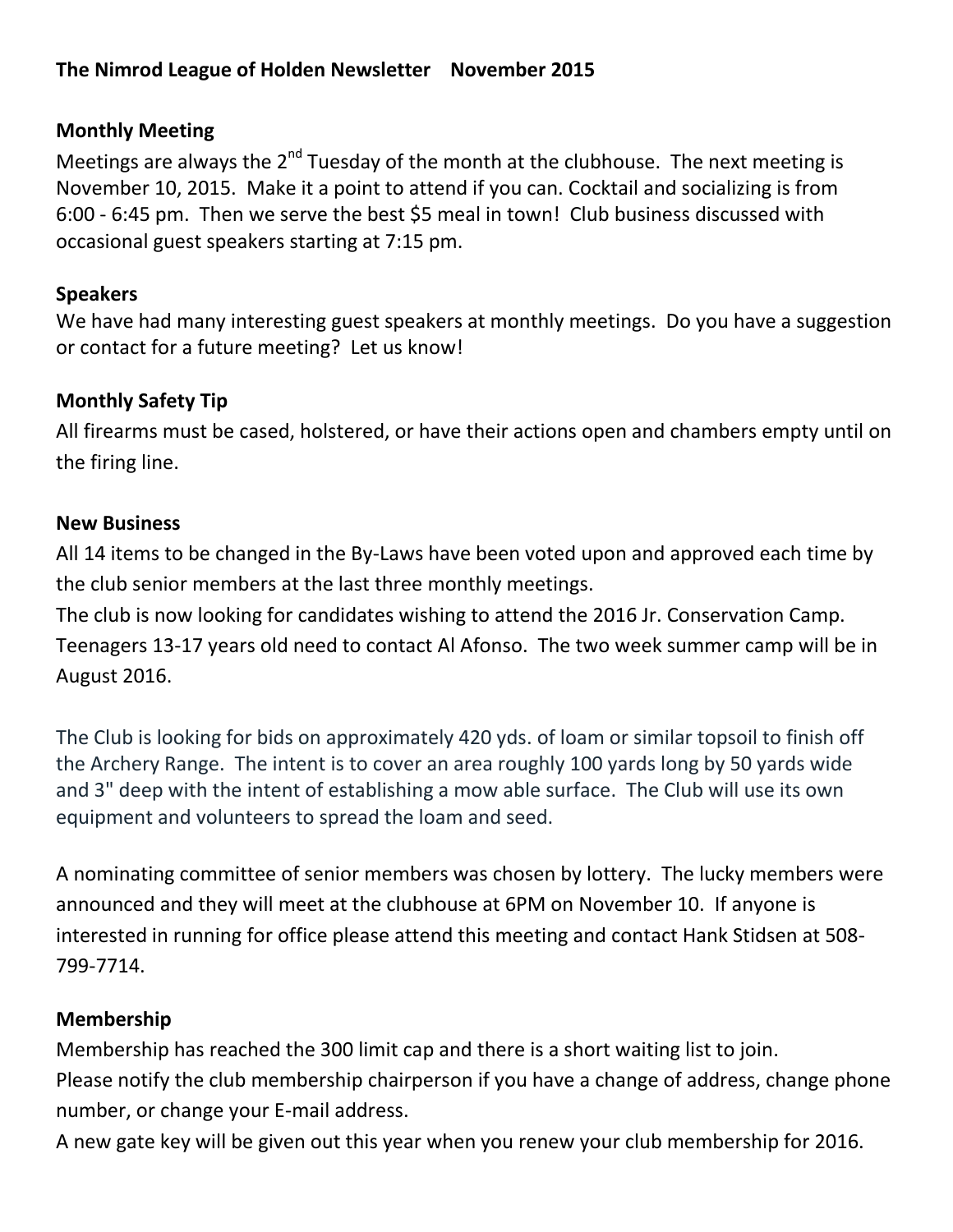### **Board of Trustees**

Our investments are up a bit.

#### **Trap/Skeet**

Trap/skeet is doing well. Come down and shoot on Thursday nights! Chef Larry Josti is grilling sausage, hamburgers, hotdogs and other treats in our kitchen. Don't own a shotgun yet? No problem! We always have members who are willing to educate and teach safe shooting Thursday nights. Always a willing shooter available with a loaner gun to assist new members!

A Trap Turkey Shoot will be held Sunday, November 8th. Come to the club and win turkeys, wine, etc. It's a blast!

#### **Kitchen**

Any new food item that you put in the refrigerator must be dated with Sharpie pens that are kept in the drawer to the right of the hand wash station. This is a board of health requirement. Many members are not in compliance with the ordinance.

The kitchen will be closed for the final cleaning on Sunday, 12/13/15, just before the Board of Health inspection. The walls, ceiling and floor must be washed and disinfected. The refrigerator and freezer will be cleaned. All undated food must be thrown away. Again, to comply with the food code, all opened items and leftovers MUST be dated with a Sharpie pen found in the drawer on the right side of the hand wash sink.

Again, people using the kitchen must leave it as clean as it is now. It was left filthy after the summer function/chicken barbecue; the day after several members spent a day cleaning it. The club owes a very big thank you to the volunteer crew that spent several extra hours cleaning up the kitchen mess that was left after the barbecue ended.

#### **Game Dinner: May 14, 2016**

We have received no fish donations. Chowder, fried fish, smoked fish pate and other dishes could be scarce at the dinner.

Bruce will put the pheasant donation bucket out on Saturdays during bird season and clean the birds for our dinner at 10 AM. He would appreciate anyone who volunteers to help him clean.

We need big game donations of all types.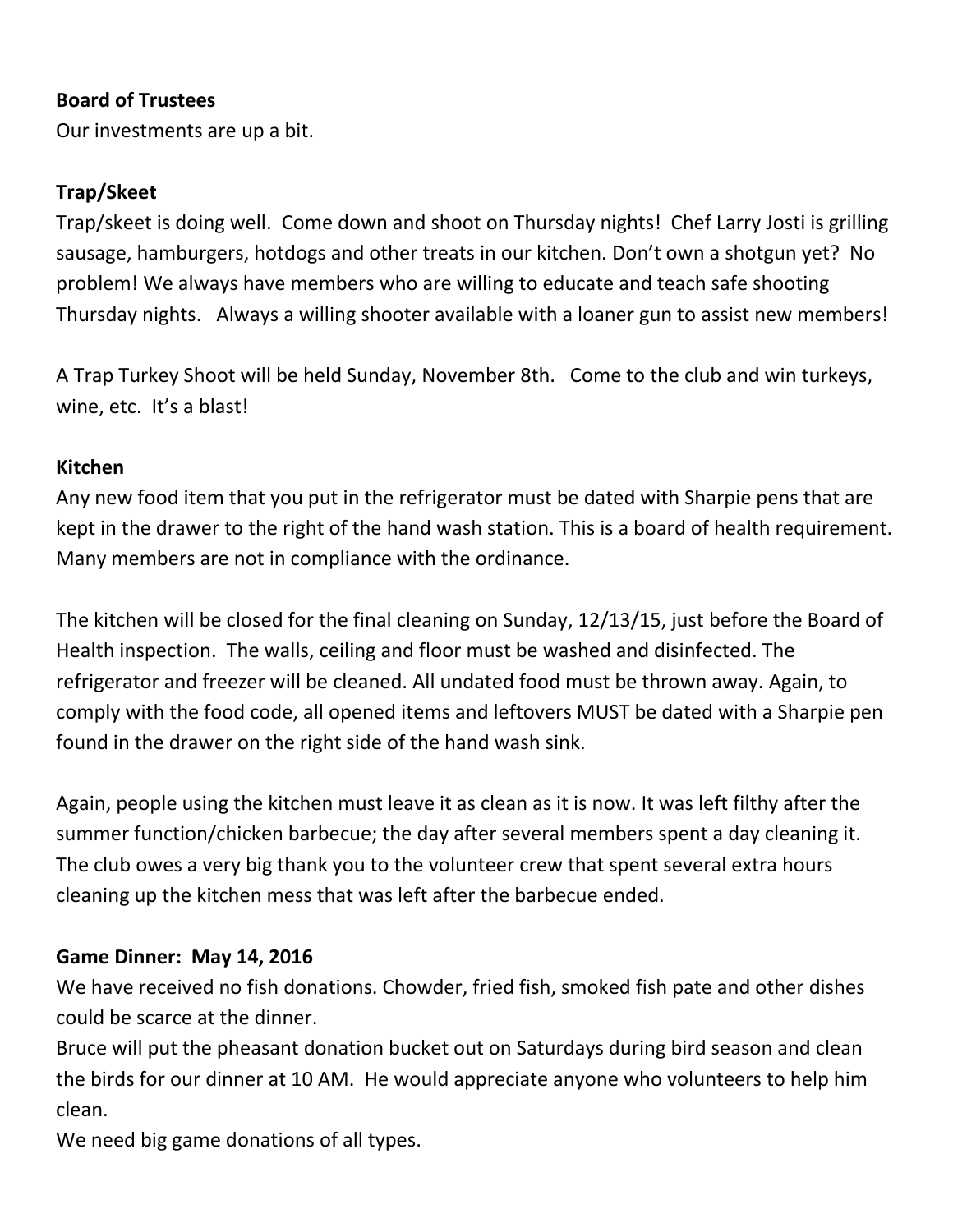You can place items in the kitchen freezer or call Bruce at (508) 853-1589 to arrange getting the meat to the club.

Our dinner will only be as good as the donations that we receive from members.

### **Rifle Range**

Please make sure that your shots will hit the sand backstops and/or 100 yard impact area. Please avoid ground ricochets and shots going over these protective berms. Paper, cardboard, or clay pigeons are the only acceptable targets on the rifle range. Please leave the range cleaner than you found it. Police all your live ammo.

Tom will be making some new target carriers and getting the range cleaned up in preparation for winter.

A motion was made and passed at the October meeting to hire an engineer to make an engineering study and plan to make range improvements. This study/plan must pass the town of Princeton before work can begin.

## **Rifle Range Improvements**

Our first step is to restore the range to its approximate historical width. We need to cut a number of trees and saplings mostly on the "left" side (as you face downrange). This is a mix of oak up to approx. 12" and pine of up to approx. 20". Many of these trees lean towards the open range area and will drop into it for easy access. Please keep in mind that all brush will need to be picked up and piled and that both the Rifle Range use and Bird hunting activities must be considered. Pine logs will be pushed aside with the tractor if too big to do by hand. Cutters will have first dibs on the firewood.

If anyone is interested in helping us out with the cutting please contact Kevin Chviruk at 508- 523-0742 or at [kevchiv68@gmail.com.](mailto:kevchiv68@gmail.com) Anyone wishing to cut **MUST** contact Kevin **FIRST**.

### **House**

We give a special thank you to Bob Avedisian for his weekly efforts to keep our clubhouse clean.

- Oct. 23 Indoor Archery League. Every Friday, 7 PM. \$10.00/wk.
- Nov. 1 Special Bird Hunt. Rifle range closed all day.
- Nov. 7 Club Rental.
- Nov. 8 Trap Turkey Shoot. 9am-2pm.
- Nov. 12 Princeton PD on range. 8am-2pm. Rifle range closed.
- Nov. 15 Special Bird Hunt. Rifle range closed all day.
- Nov. 19 Princeton PD on range. 3pm-8pm. Rifle range closed.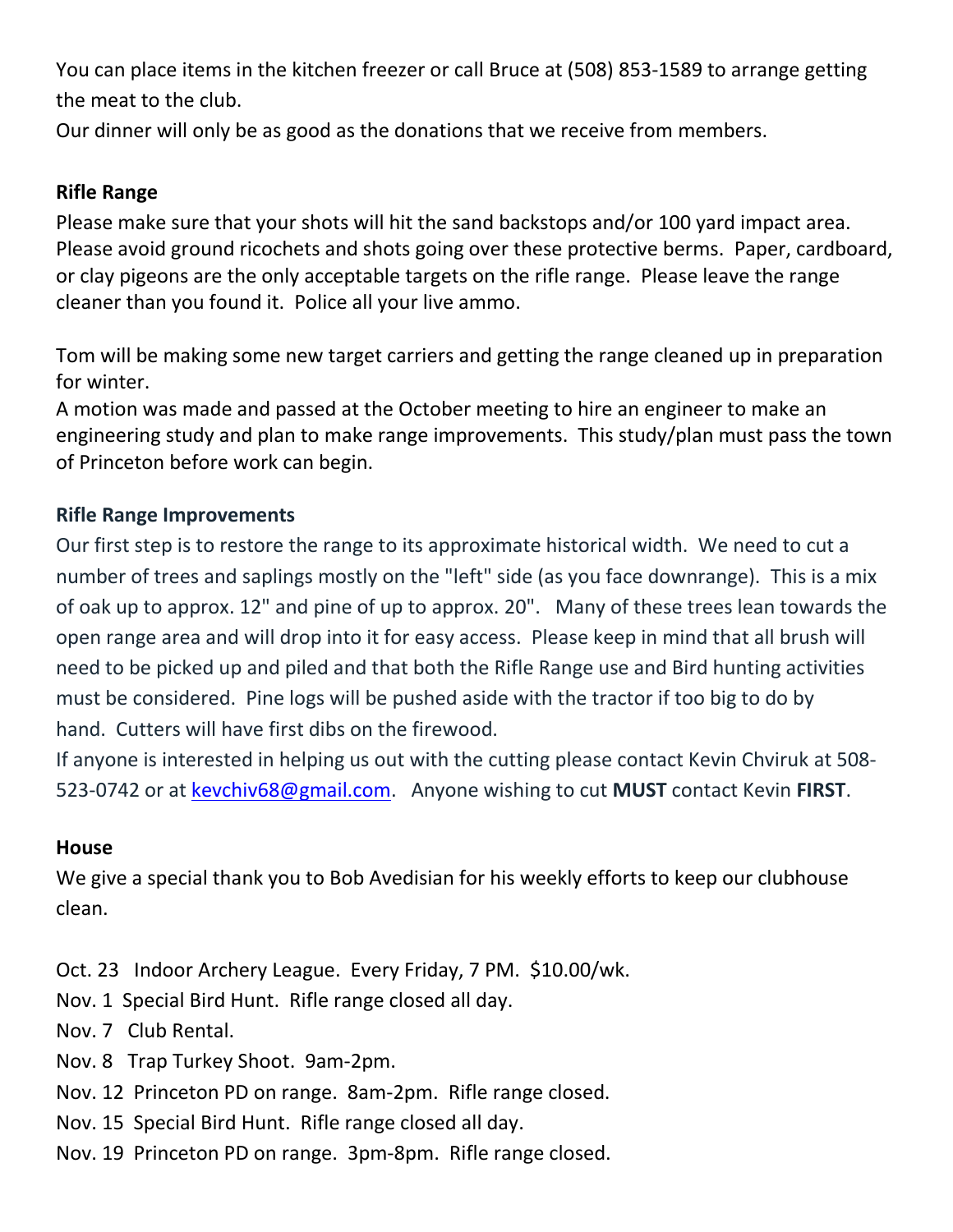Dec. 12 Club rental. Dec. 15 Club rental. Dec. 13 Kitchen Cleaning Day. Kitchen closed. Jan. 9, 2016 Club Rental. April 9 Women on Target. Range closed. June 12 3-D Archery Match. Range closed. July 24 3-D Archery Match. Range closed.

### **Executive Board**

No report given.

### **Grounds**

**One bid came in for snow plowing and sanding the parking lot and rifle range road/lot.**

Please sign the log book if you are using the tractor for any purpose. The club is waiting for John Deere to repair/replace the front end loader on the tractor.

The Grounds Committee is actively seeking new recruits - a great way to become a bit more involved in the club and meet some other members! We'll need volunteers to participate in keeping the trap fields and rifle range open throughout the winter. Any interest in grounds work please email Neal Whitehead. Get your work hours in early!

## **Finance**

The trustees report that we have been doing a bit better financially for the past few weeks.

# **Bar**

Doing well as usual.

## **Birds**

Kevin reports that pheasants will be stocked every Saturday morning until Thanksgiving morning. The Youth Hunt was very successful. All of the participating youth got pheasants this year.

## **Revenue**

Web Site is up and running with a classified section and embroidered patches and logo clothing available to order through a link. Post your outdoors articles, hunting/fishing gear, ammo, guns, etc. for sale here.